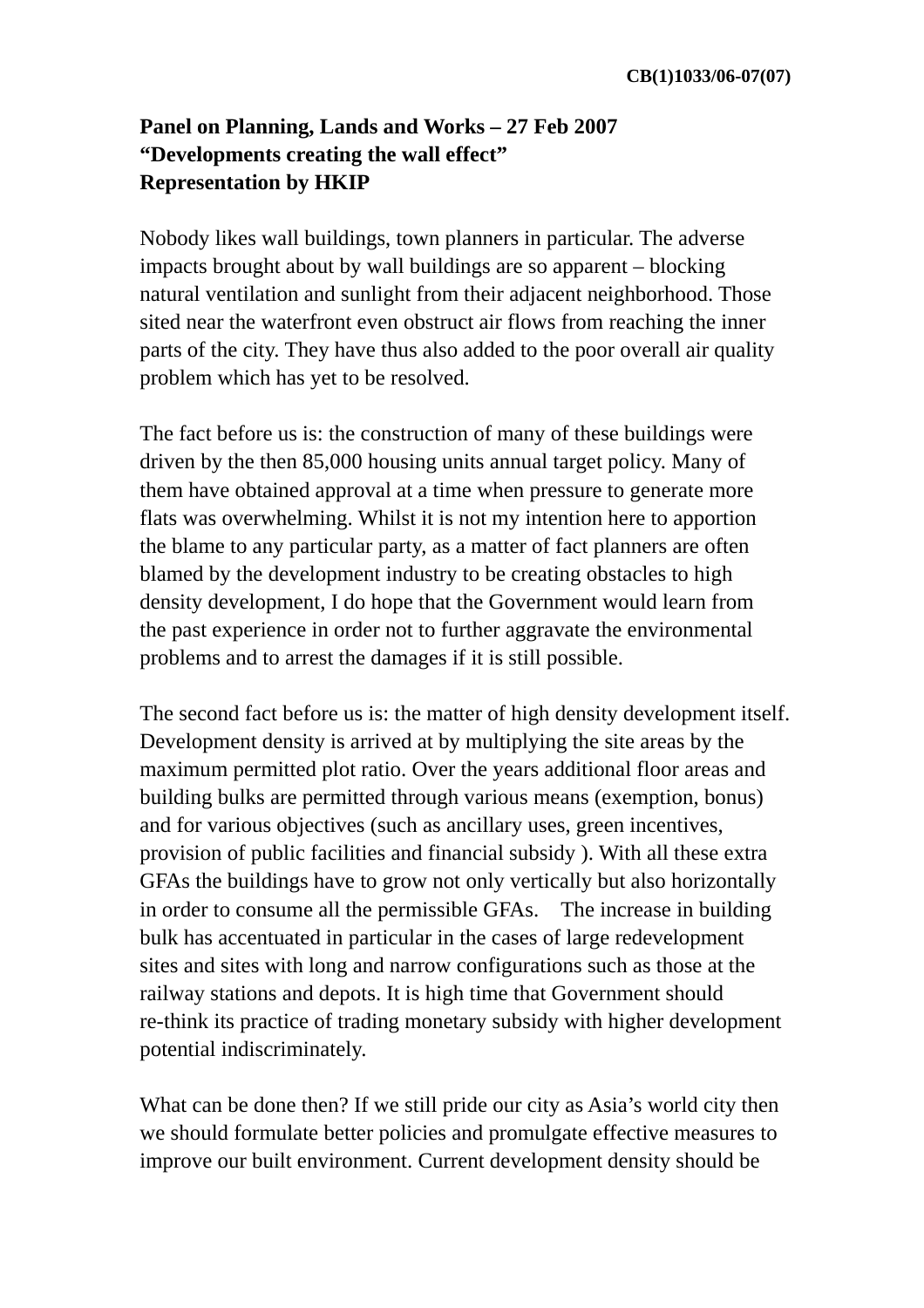reviewed with a view to reducing them particularly in new towns, sites with potential to produce wall buildings and sites along or near the harbor. Other measures include the application of large site reduction factor, though advocated in the HKPSG but has been ignored, and the exclusion of public open space from plot ratio calculation. The pros and cons of bonus plot ratio should also be comprehensively reviewed. I understand HPLB and ETWB have signed a joint Technical Circular requiring Government projects to carry out air ventilation assessment. However, for private sector development it has not been made a mandatory requirement. In addition Government and statutory bodies including Housing Department, URA and railway projects should take the lead and set example for the industry. If there are major policy formulation in future that are likely to affect the living environment, professional groups should be consulted and potential impacts should be tested out.

Moreover, the bulk of such wall buildings also often present themselves as eyesores in the cityscape. Besides, many of us here perhaps also contribute because as consumers we prefer flats with views which would have a cumulative environmental impact on the adjacent areas and also on a much wider scale. If the HK2030 study, through its public consultations, has presented to us the future visions of a quality environment, due regard should be paid to built-forms and outdoor spaces. The ultra high densities and difficult site configurations of many of such developments have often made producing a decent building form difficult, if not impossible.

Sadly many new flats produced within these wall buildings are for speculative purpose instead of the use of real home owners. Government treasury may benefit from getting higher premium or reducing the cost in public spending by allowing such extra development potential. There are however heavy social and environmental costs resulting in a deteriorating environment and a discordant community. Very often it is the lower socio-economic sector who would suffer more. This is trading short-term financial gain with long term environmental and social costs. As Asia's world city, shouldn't we move towards the direction of sustainable development? Is it too much to demand for higher environmental quality by optimizing instead of maximizing development potential? It is now time for both the government and the private sector to change their